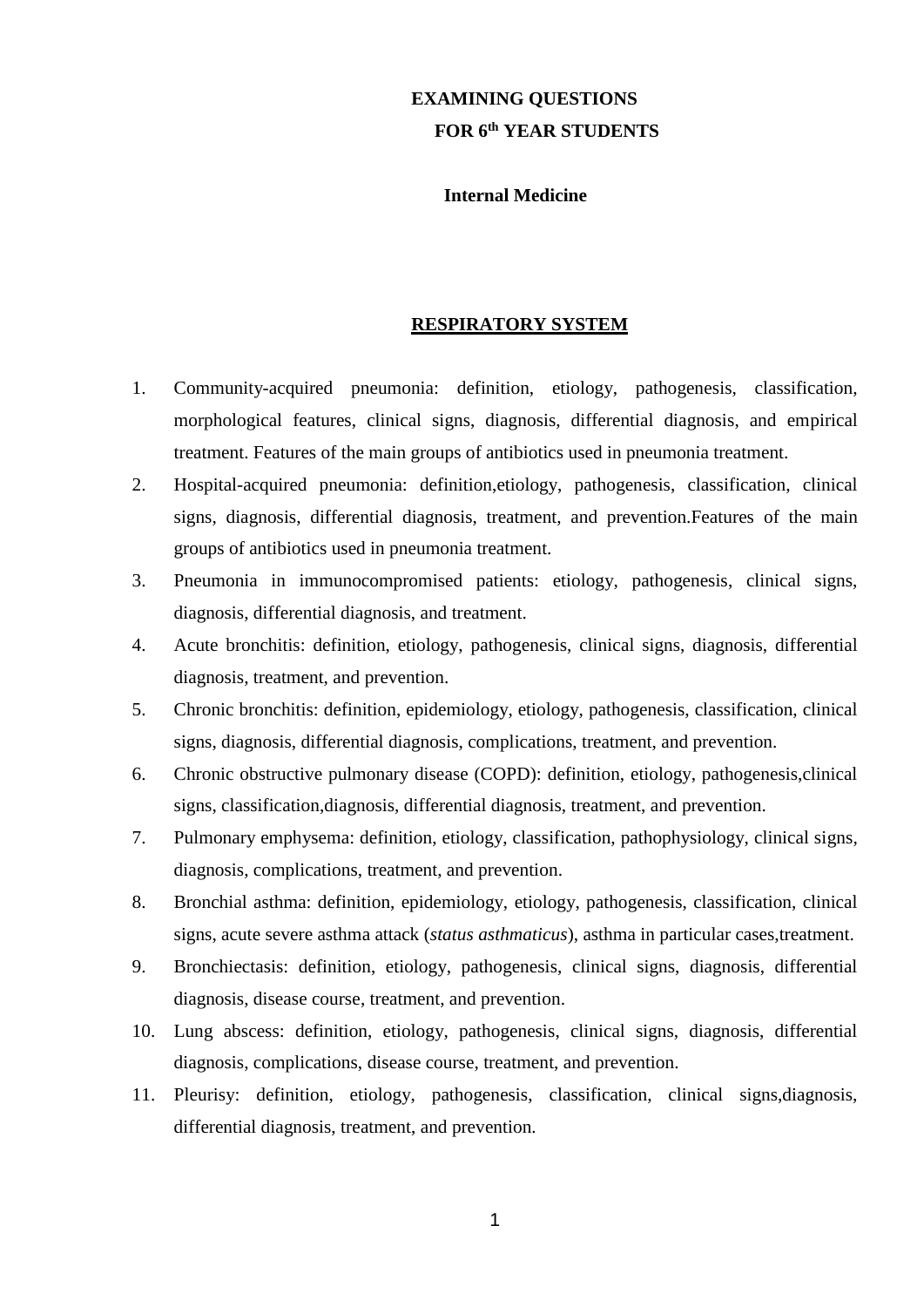- 12. Pneumothorax: definition, classification. Spontaneous pneumothorax (primary and secondary): etiology, pathogenesis, clinical signs, diagnosis, differential diagnosis, treatment and prevention.
- 13. Lung cancer: risk factors, classification, clinical signs (respiratory signs, paraneoplastic syndromes), diagnosis, differential diagnosis, principles of treatment.
- 14. Pulmonary hypertension: definition, etiology, classification, pathogenesis, clinical signs, diagnosis and treatment.
- 15. Respiratory failure:definition, classification, clinical signs, diagnosis, complications and treatment.
- 16. Interstitial lung disease:definition, classification, clinical signs, diagnosis, differential diagnosis, and treatment.
- 17. Idiopathic pulmonary fibrosis: definition, epidemiology, morphology, clinical signs, diagnosis, differential diagnosis and treatment.
- 18. Sarcoidosis:definition, epidemiology, morphology, clinical signs, diagnosis, differential diagnosis and treatment.
- 19. Drug allergy: definition, epidemiology, clinical signs, diagnosis, differential diagnosis treatment, and prevention.
- 20. Urticaria: definition, etiology, pathogenesis, classification, clinical signs, diagnosis, differential diagnosis, treatment and prevention.
- 21. Angioedema:definition, etiology, pathogenesis,classification, clinical signs, diagnosis, principles of treatment and prevention.
- 22. Allergic rhinitis:definition, etiology, pathogenesis, clinical signs, complications, treatment, and prevention.
- 23. Anaphylaxis:definition, etiology, pathogenesis, clinical signs, diagnosis, principles of treatment and prevention.
- 24. Infiltrative pulmonary tuberculosis: etiopathogenesis, clinicoradiological forms (lobular infiltrate, round infiltrate (Assmann), subclavicular nebulous infiltrate (Redeker-Dufourt), tuberculous interlobar pleuresy, tuberculous lobitis (Nelson), tuberculum, caseous pneumonia), differential diagnosis with nonspecific pneumonia and treatment. The organization and activity of the internist in detecting TB in adults. Groups of risk.
- 25. Primary tuberculosis: etiopathogenesis, classification. Positive diagnosis in children and adults, differential diagnosis, epidemiological significance. Disseminated hematogenous pulmonary TB (acute, subacute and chronic miliary TB): pathogenesis, clinical and paraclinical manifestations and treatment.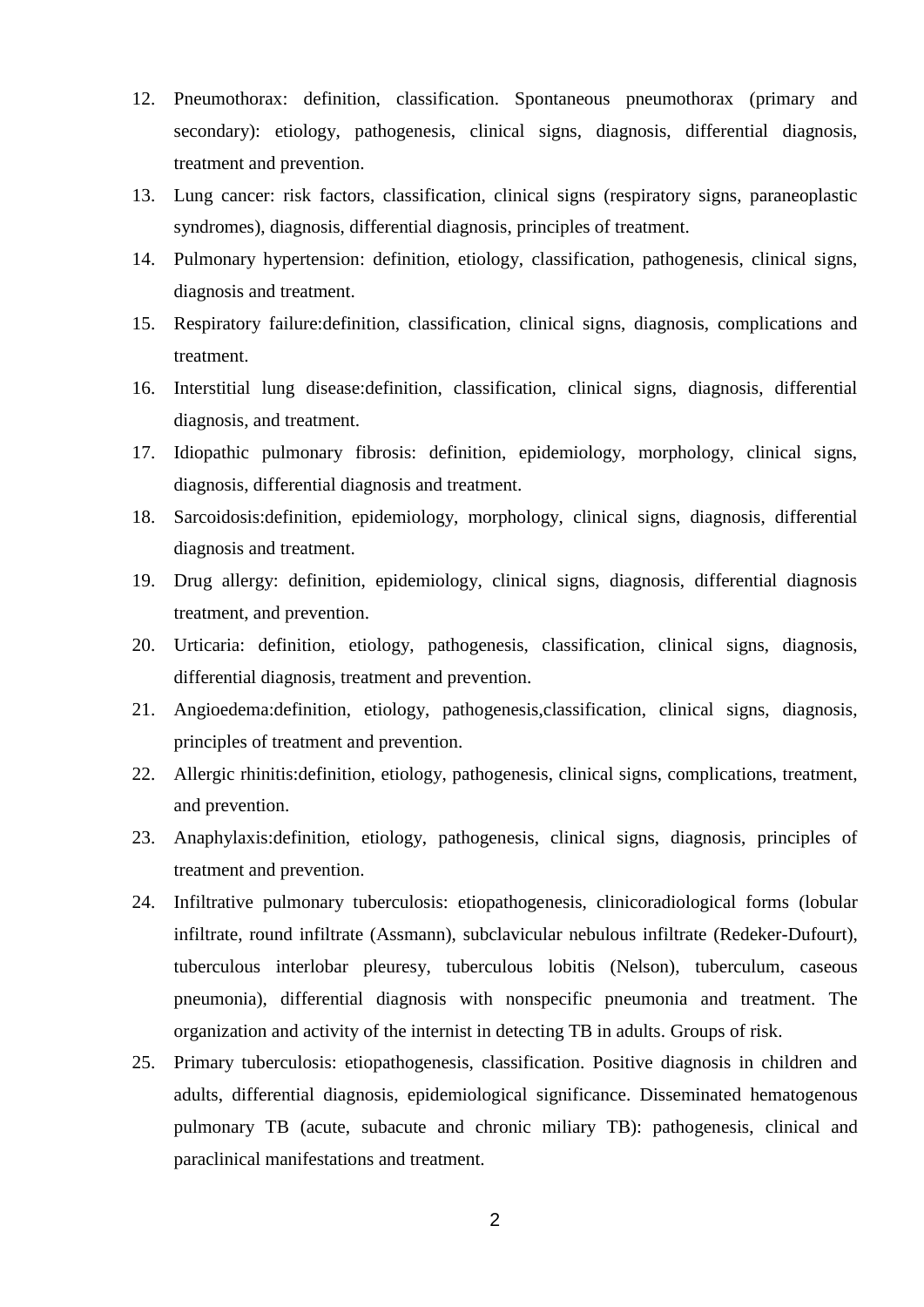- 26. The methods of detecting tuberculosis. Bacterioscopy, importance. Clinical conditions that mimic TB. Emergencies in TB: diagnosis and treatment. Specific, sanitary and social prophylaxis in TB. Epidemiologic focci of tuberculosis and measures of their eradication.
- 27. The treatment of tuberculosis. DOTS: definition of tuberculosis cases (according to localization, severity, the contagious degree, antibacterial treatment), therapeutic groups, the schemes of standard treatment in different groups. Anti-TB drugs: mechanism of action, indications and side effects.
- 28. The epidemiology of tuberculosis. Tuberculous pleurisy: clinical and laboratory peculiarities, differential diagnosis.
- 29. The classification of tuberculosis. Fibrocavitary tuberculosis: definition, pathogenesis, clinical and paraclinical pecularities, differential diagnosis, epidemiological importnace. Tuberculous meningitis: clinical and laboratory peculiarities, differential diagnosis.

#### **CARDIOVASCULAR SYSTEM**

- 1. Mitral regurgitation: etiology, pathogenesis, clinical features, investigations, diagnosis, differential diagnosis, treatment and indications for surgical intervention.
- 2. Mitral stenosis etiology, pathogenesis, clinical features, investigations, diagnosis, differential diagnosis, treatment and indications for surgical intervention.
- 3. Aortic stenosis: etiology, pathogenesis, clinical features, investigations, diagnosis, differential diagnosis, treatment and indications for surgical intervention.
- 4. Aortic regurgitation: etiology, pathogenesis, clinical features, investigations, diagnosis, differential diagnosis, treatment, and indications for surgical intervention.
- 5. Tricuspid valve disease: etiology, pathogenesis, clinical features, investigations, diagnosis, differential diagnosis, treatment and indications for surgical intervention. Prosthetic valves types. Patient's follow-up with prosthetic valves.
- 6. Congenital cardiopathies: etiology, pathogenesis, clinical features, investigations, diagnosis, differential diagnosis, evolution, treatment and indications for surgical intervention.
- 7. Myocarditis: definition, etiology, pathogenesis, classification, clinical features, course, diagnosis, differential diagnosis, treatment.
- 8. Endocarditis: definition, etiology, pathogenesis, classification, clinical features, course, diagnosis, differential diagnosis, investigation, treatment, primary prevention,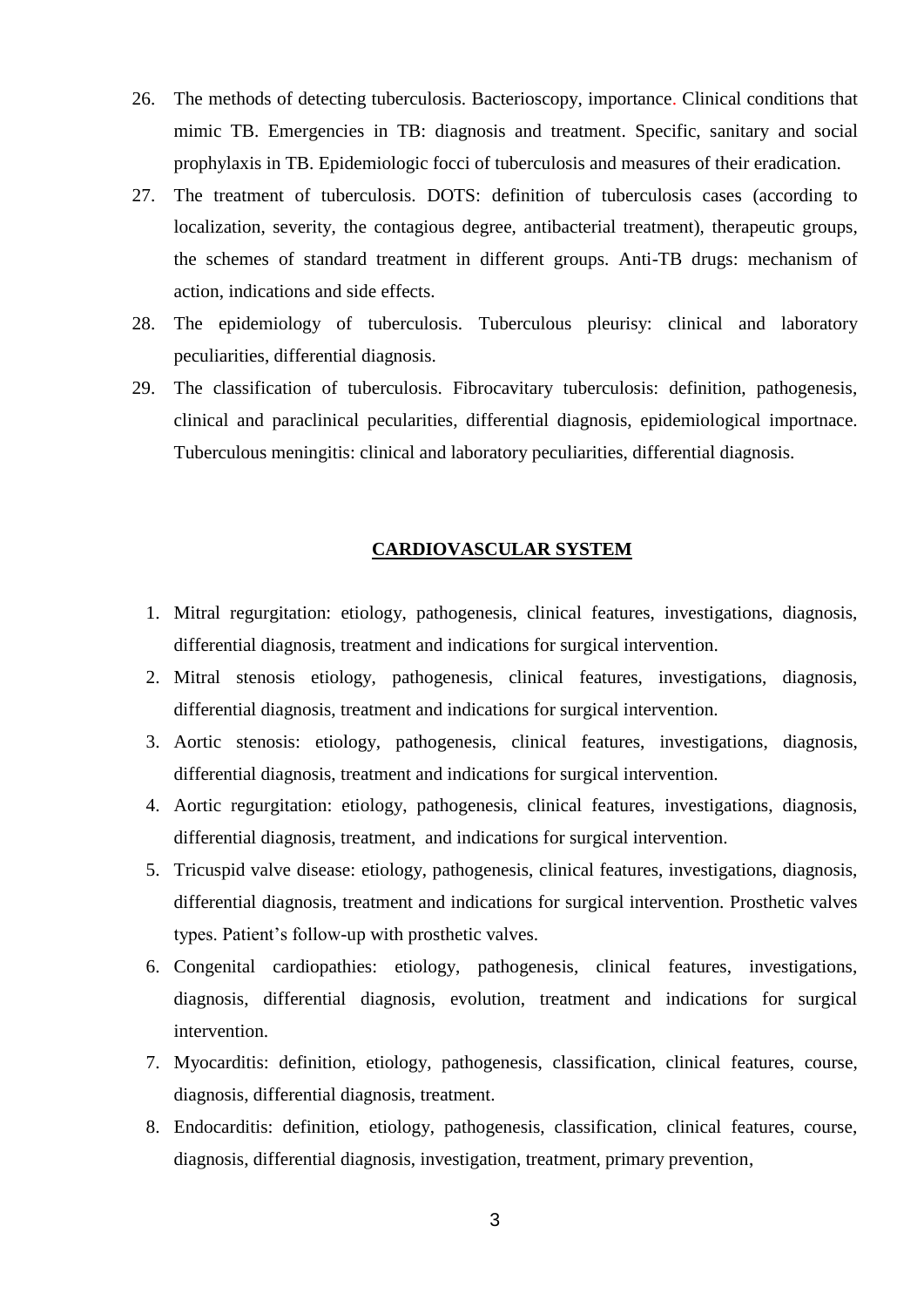- 9. Atherosclerosis: etiopathogenesis, risk factors and prophylaxis (primary and secondary). Anatomical structure of atherosclerotic lesion, clinical features of different localization of atherosclerotic lesion in: brain, coronaries, renal, peripheral. Cardiovascular risk assessment. Invasive methods of diagnostic and treatment of atherosclerotic disorders: cardiac, brain, peripheral.
- 10. Dyslipidemia: etiopathogenesis, clinical features, treatment.
- 11. Classification of cardiac arrhythmias. Sinus rhythm disorders. Sinus tachycardia. Sinus bradycardia. Sinus arrhythmia.
- 12. Premature complexes: etiology, pathogenesis, classification, clinical features and ECG, treatment.
- 13. Atrial fibrillation and flutter: definition, etiology, pathogenesis, clinical features, diagnosis, differential diagnosis, treatment
- 14. Paroxysmal supraventricular tachycardia: definition, etiology, pathogenesis, clinical features, diagnosis, differential diagnosis, treatment
- 15. Paroxysmal ventricular tachycardia: definition, etiology, pathogenesis, clinical features, diagnosis, differential diagnosis, treatment
- 16. Heart blocks: pharmaceutical treatment and cardiac pacing. Types of pacing.
- 17. Primary hypertension: definition, etiology, pathogenesis, classification, risk grade appreciation, clinical features, course, "target organ" damage, diagnosis, differential diagnosis, obligatory investigation, treatment, prevention.
- 18. Hypertension in special situations. Hypertension in the elderly, in young people, in diabetes mellitus,in pregnant woman.Treatment.
- 19. Secondary hypertension: definition, etiology, pathogenesis, classification, clinical exam scheme at different steps of examination, differential diagnosis, investigation.
- 20. Renal hypertension: definition, etiology, pathogenesis, classification, clinical features, differential diagnosis, treatment.
- 21. Endocrine hypertension: definition, etiology, pathogenesis, classification, clinical features, differential diagnosis, treatment.
- 22. Hemodynamic arterial hypertension: definition, etiology, pathogenesis, classification, clinical features, differential diagnosis, treatment.
- 23. Ischemic heart disease: definition, etiology, classification, Risk factors and prevention in ischemic heart disease. Risk stratification according to SCORE.
- 24. Stable angina pectoris: definition, etiology, classification, pathophysiology, clinical and paraclinical diagnosis, pharmacological treatment and surgical treatment.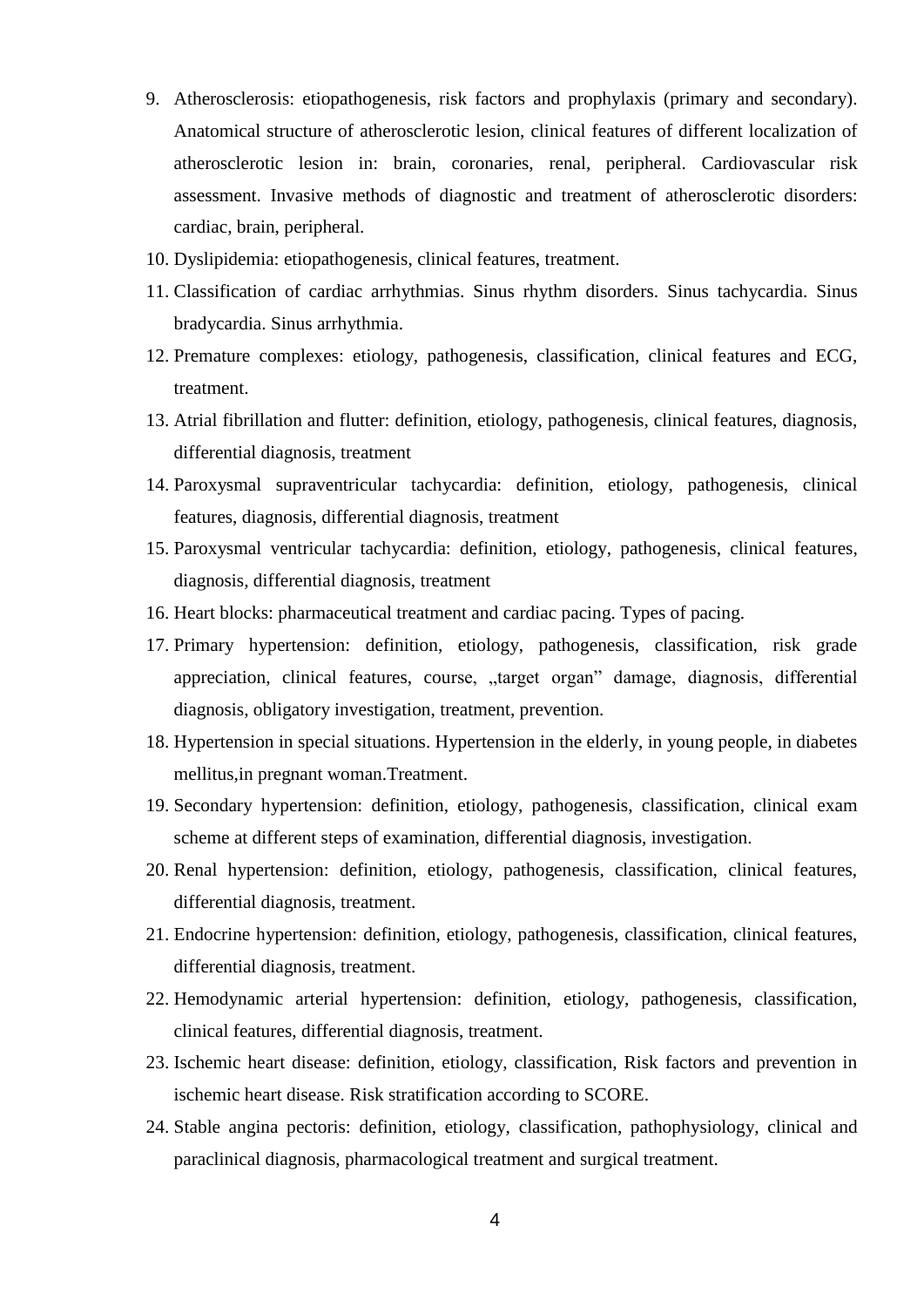- 25. Unstable angina pectoris: definition, etiology, classification, pathophysiology, clinical and paraclinical diagnosis, pharmacological treatment and surgical treatment.
- 26. Acute coronary syndrome. Unstable angina and non- ST segment elevation myocardial infarction. Treatment (general measures, medication, interventional and surgical).
- 27. Acute myocardial infarction with ST-segment elevation. Diagnosis (clinical, ECG, assessment of serum biomarkers and other biological samples, imaging).
- 28. Atypical clinical variants in acute myocardial infarction: diagnostic, clinical manifestations. Early and late rehabilitation of patient with acute myocardial infarction.
- 29. Paraclinical investigations in acute myocardial infarction: ECG, laboratory findings, radionuclide imaging, ECHO cardiogram, thoracic radioscopy and invasive exploration.
- 30. Early and late complications of acute myocardial infarction: diagnosis, treatment and prophylaxis.
- 31. Cardiogenic shock in acute myocardial infarction: classification, clinical features, differential diagnosis and treatment principles.
- 32. Pulmonary edema: definition (cardiogenic pulmonary edema, Acute Distress Respiratory Syndrome), physiopathology. Cardiogenic pulmonary edema: definition etiology, clinical features, clinical and paraclinical diagnosis and treatment.
- 33. Acute heart failure (right ventricular failure): etiology, clinical features and treatment.
- 34. Congestive chronic heart failure: etiology, pathogenesis, classification, clinical features, clinical diagnosis, differential diagnosis, obligatory investigations, treatment and rehabilitation.
- 35. Pericarditis: definition, etiology, pathogenesis, classification, clinical features, course, complications,andtreatment.
- 36. Idiopathic cardiomyopathies: definition, etiology, pathogenesis, classification, clinical features, course, diagnosis, differential diagnosis, treatment.
- 37. Secondary cardiomyopathies: classification, clinical features, diagnosis, differential diagnosis, treatment.

## **DIGESTIVE SYSTEM**

1. Gastro-esophageal reflux disease: definition, pathogenesis, classification, clinical manifestations, positive and differential diagnosis, evolution, treatment, complications. Barett's esophagus: positive diagnosis, evolution, treatment Esophageal cancer: histological classification, clinical manifestation, metastasis, differential diagnosis, treatment.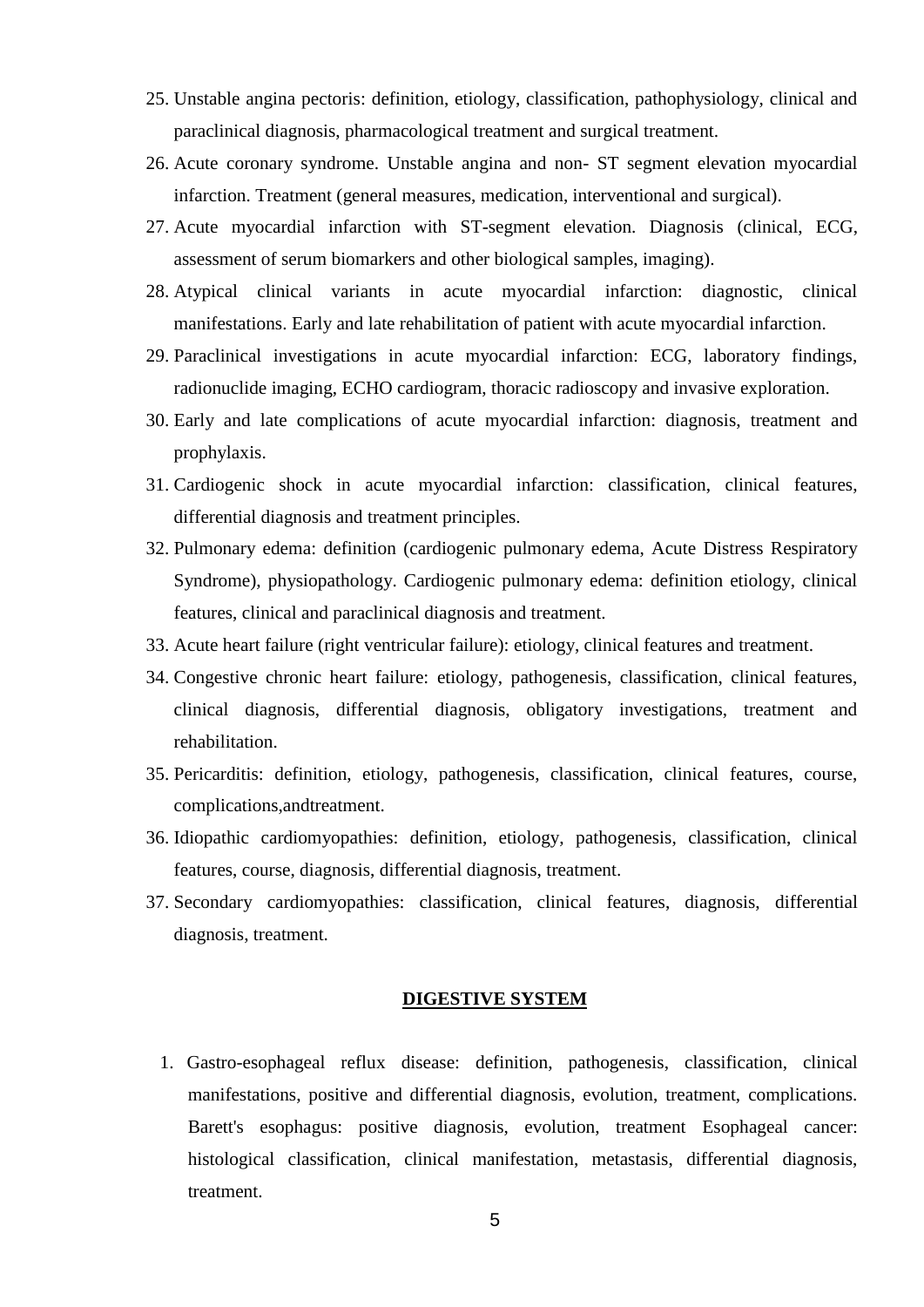- 2. Non-reflux esophagitis. Types, definition, etiology, pathogenesis, classification, clinical manifestations, diagnostic tests, positive and differential diagnosis, treatment. Cardiac achalasia: clinical manifestations, positive diagnosis, differential diagnosis, treatment.
- 3. Functional disorders of the esophagus: classification, pathogenesis, diagnostic criteria, clinical manifestations, alarm signs, positive and differential diagnosis, treatment.
- 4. Chronic gastritis: definition, classification, etiological factors, pathogenesis, clinical manifestations, diagnosis, differential diagnosis, treatment.
- 5. Gastric dyspepsia: definition, etiology, pathogenesis, classification, diagnostic criteria, diagnosis, differential diagnosis.
- 6. Gastric and duodenal ulcer: definition, etiological factors, pathogenesis, clinical and endoscopic classification, clinical manifestations, diagnosis, differential diagnosis, evolution, complications, treatment, prophylaxis.
- 7. Irritable Bowel Syndrome. Etiology, pathogenesis, clinical manifestations, diagnostic criteria, diagnosis, differential diagnosis, treatment.
- 8. Gastric cancer: etiology, pathogenesis, possibilities of early diagnosis, clinical manifestations, diagnosis, differential diagnosis, treatment, prophylaxis.
- 9. Stomach complaints. Definition, types, etiopathogenesis, clinical manifestations, diagnosis, treatment, prophylaxis.
- 10. Malabsorption syndrome: definition, etiology, pathogenesis, clinical manifestations, positive diagnosis and differential diagnosis, treatment.
- 11. Chronic diarrhea: definition, etiology, pathogenesis, classification, clinical manifestations, positive diagnosis and differential diagnosis, treatment.
- 12. Crohn's disease: definition, etiopathogenesis, classification, clinical manifestations, positive diagnosis and differential diagnosis, complications, treatment.
- 13. Ulcerative colitis: etiological factors, pathogenesis, classification, clinical picture, differential diagnosis and diagnosis, complications, treatment.
- 14. Colorectal cancer: etiology, pathogenesis, clinical manifestations, differential diagnosis and diagnosis, treatment.
- 15. Chronic pancreatitis: definition, etiology, pathogenesis, classification, clinical manifestations, diagnosis, differential diagnosis, treatment.
- 16. Pancreatic cancer: clinical picture, differential diagnosis and diagnosis, treatment principles.
- 17. Chronic cholecystitis: definition, etiology, pathogenesis, classification, clinical manifestations, diagnosis, differential diagnosis, treatment. Postcolecistectomic syndrome.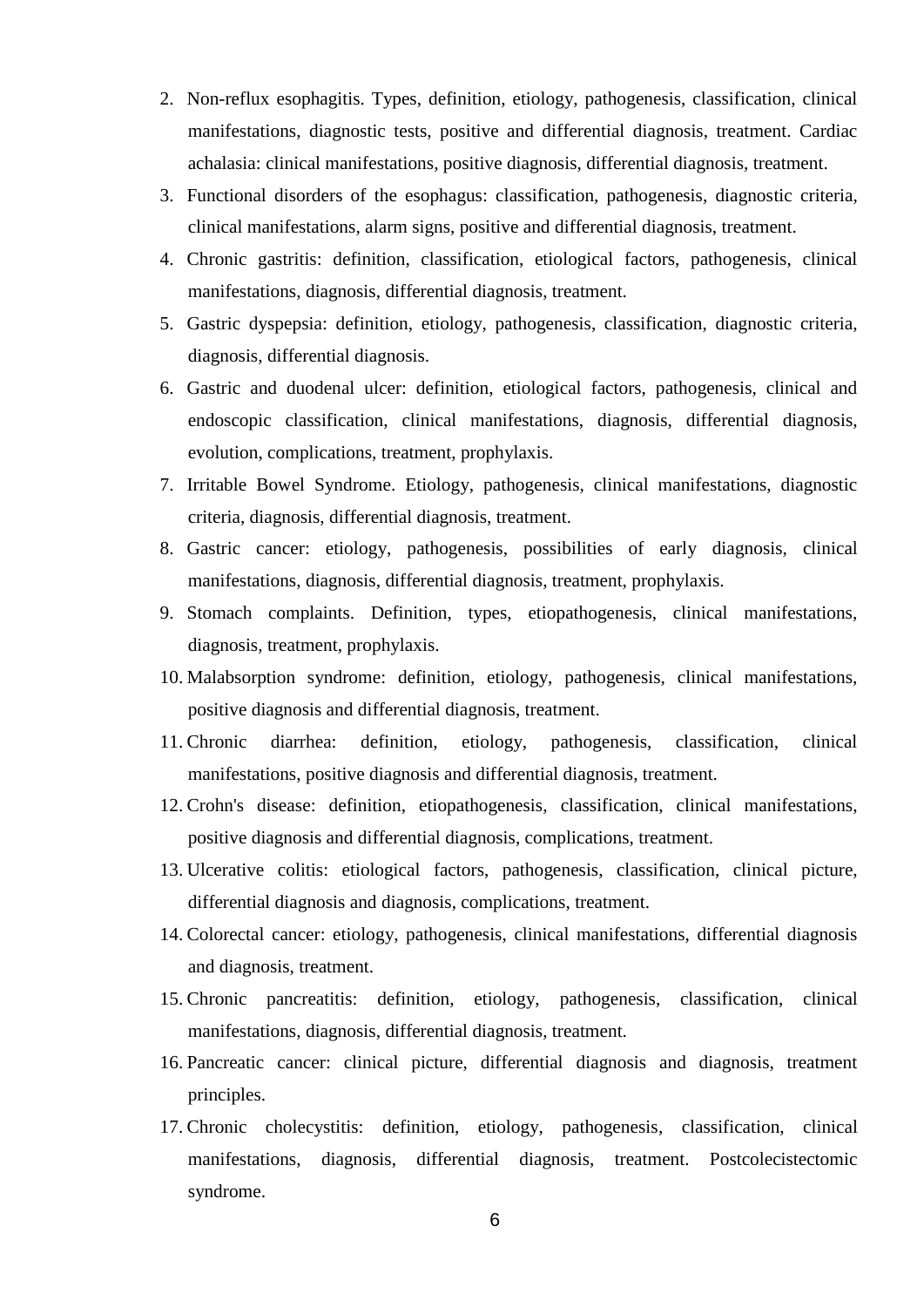- 18. Functional biliary disorders: etiology, pathogenesis, classification, clinical forms, diagnostic criteria, clinical manifestations, diagnosis, differential diagnosis, treatment, prophylaxis.
- 19. Gallbladder stones: etiology, pathogenesis, clinical manifestations, diagnosis, differential diagnosis, treatment, prophylaxis.
- 20. Viral chronic hepatitis B and D virus: definition, pathogenesis, transmission pathways, clinical manifestations of liver and extrahepatic, positive and differential diagnosis, principles of treatment.
- 21. Chronic viral hepatitis C: definition, pathogenesis, transmission pathways, clinical manifestations of liver and extrahepatic, diagnostic methods, differential diagnosis, treatment principles.
- 22. Autoimmune hepatitis: definition, pathogenesis, classification, clinical manifestations, positive diagnosis, differential diagnosis, complications, treatment.
- 23. Alcoholic Liver: epidemiology, definition, clinical forms, risk factors, pathogenesis, clinical manifestations, positive diagnosis, differential diagnosis, evolution, treatment, prophylaxis.
- 24. Primal sclerosing colangitis: definition, etiology, pathogenesis, clinical manifestations, positive diagnosis, differential diagnosis, complications, treatment principles.
- 25. Primary biliary colangitis: definition, etiology, pathogenesis, clinical manifestations, diagnosis, differential diagnosis, complications, principles of treatment.
- 26. Wilson's disease: definition, etiology, pathogenesis, clinical diagnosis, paraclinical exploration, differential diagnosis, complications, treatment principles.
- 27. Hemochromatosis: definition, etiopathogenesis, classification, clinical diagnosis, paraclinical explorations, differential diagnosis, complications, treatment.
- 28. Liver cirrhosis: definition, etiology, pathogenesis, classification, clinical manifestations, major clinical syndromes.
- 29. Hepatic cirrhosis: evolution, complications, positive diagnosis, differential diagnosis, prognostic scores, treatment principles (dietary, pharmacological, surgical), prophylaxis.
- 30. Portal hypertension: definition, classification, clinical manifestations, positive diagnosis, differential diagnosis.
- 31. Non-alcoholic fatty liver disease: definition, etiology, pathogenesis, clinical forms, clinical manifestations, positive diagnosis, differential diagnosis, evolution, principles of treatment, prophylaxis.
- 32. Hepatic cancer: pathogenesis, clinical manifestations, positive and differential diagnosis, evolution, principles of treatment.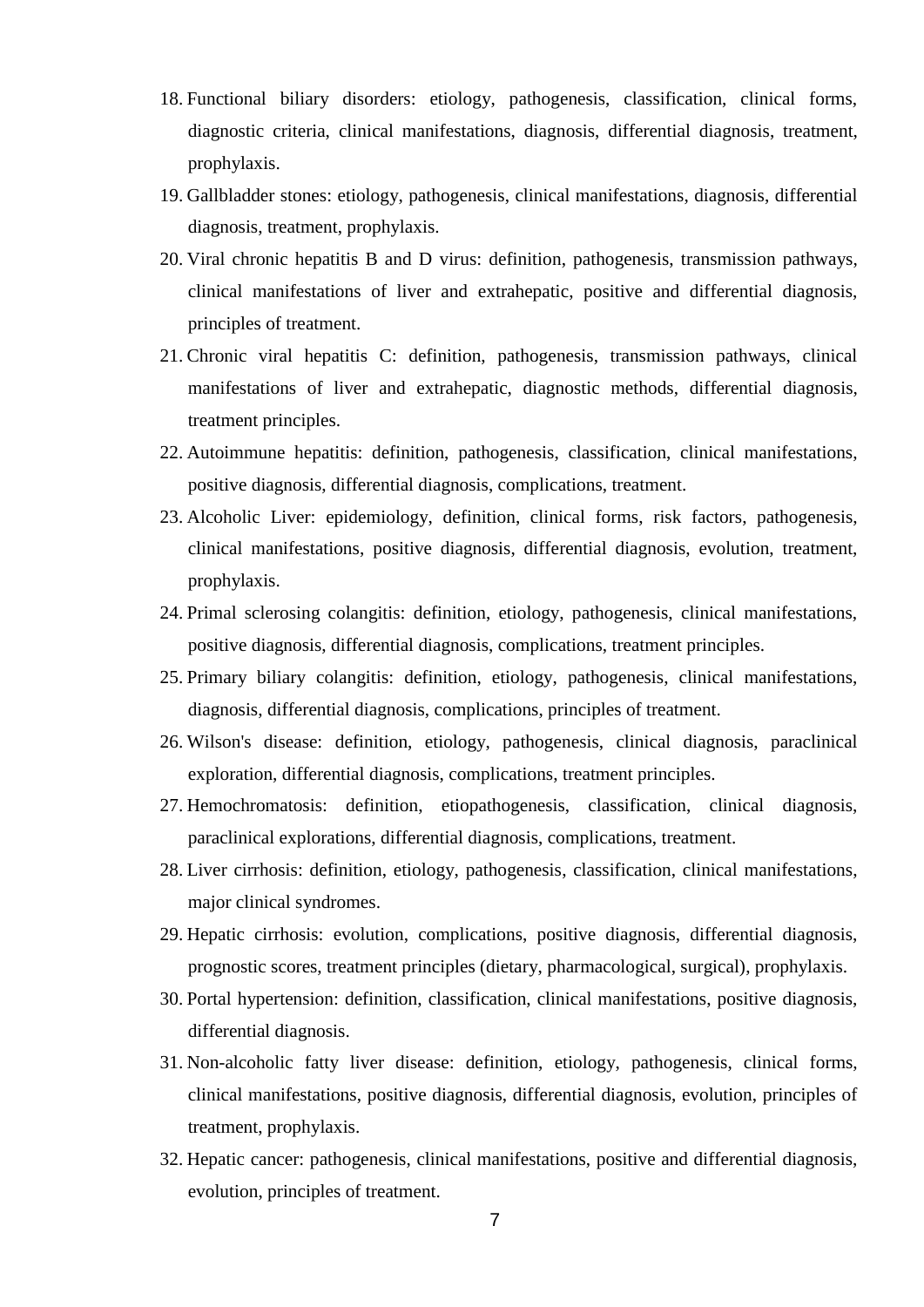- 33. Acute and chronic liver failure. Etiology, pathogenesis, clinical manifestations, paraclinical examinations, differential diagnosis, complications, evolution, treatment.
- 34. False acute abdomen: causes, clinical manifestations, positive diagnosis, differential diagnosis.
- 35. Superior digestive bleeding: causes, clinical and paraclinical manifestations, positive diagnosis, differential diagnosis, patient approach with superior digestive haemorrhage.
- 36. Inferior digestive bleeding: causes, clinical and paraclinical manifestations, positive diagnosis, differential diagnosis, patient approach with inferior digestive haemorrhage.

#### **KIDNEY DISEASES**

- 1. Diagnosis and treatment of acute glomerulonephritis with nephritic syndrome.
- 2. Diagnosis and treatment of acute glomerulonephritis with nephrotic syndrome and isolated urinary syndrome.
- 3. Acute glomerulonephritis: definition, etiology, pathogenesis, morphological forms, clinical types, laboratory and instrumental diagnosis, differential diagnosis between acute and chronic glomerulonephritis.
- 4. Chronic glomerulonephritis: etiology, pathogenesis, morphological forms, clinical types, diagnosis, treatment according to the morphological form and clinical type.
- 5. Subacute glomerulonephritis: pathogenesis, clinical and paraclinical manifestations, evolution, treatment, prognosis.
- 6. Chronic pyelonephritis: definition, etiology, pathogenesis, immune disturbances, clinical and laboratory manifestations, differential diagnosis with glomerulonephritis, principles of treatment, prophylaxis.
- 7. Secondary nephrotic syndrome: definition, etiology, pathogenesis, diagnosis, principles of treatment.
- 8. Acute renal failure: etiology, pathogenesis, clinical and laboratory manifestations, diagnosis, evolution, treatment.
- 9. Chronic renal failure: etiology, pathogenesis, clinical and laboratory manifestations, diagnosis, principles of conservative treatment, indications for hemodialysis.

## **RHEUMATIC DISEASES**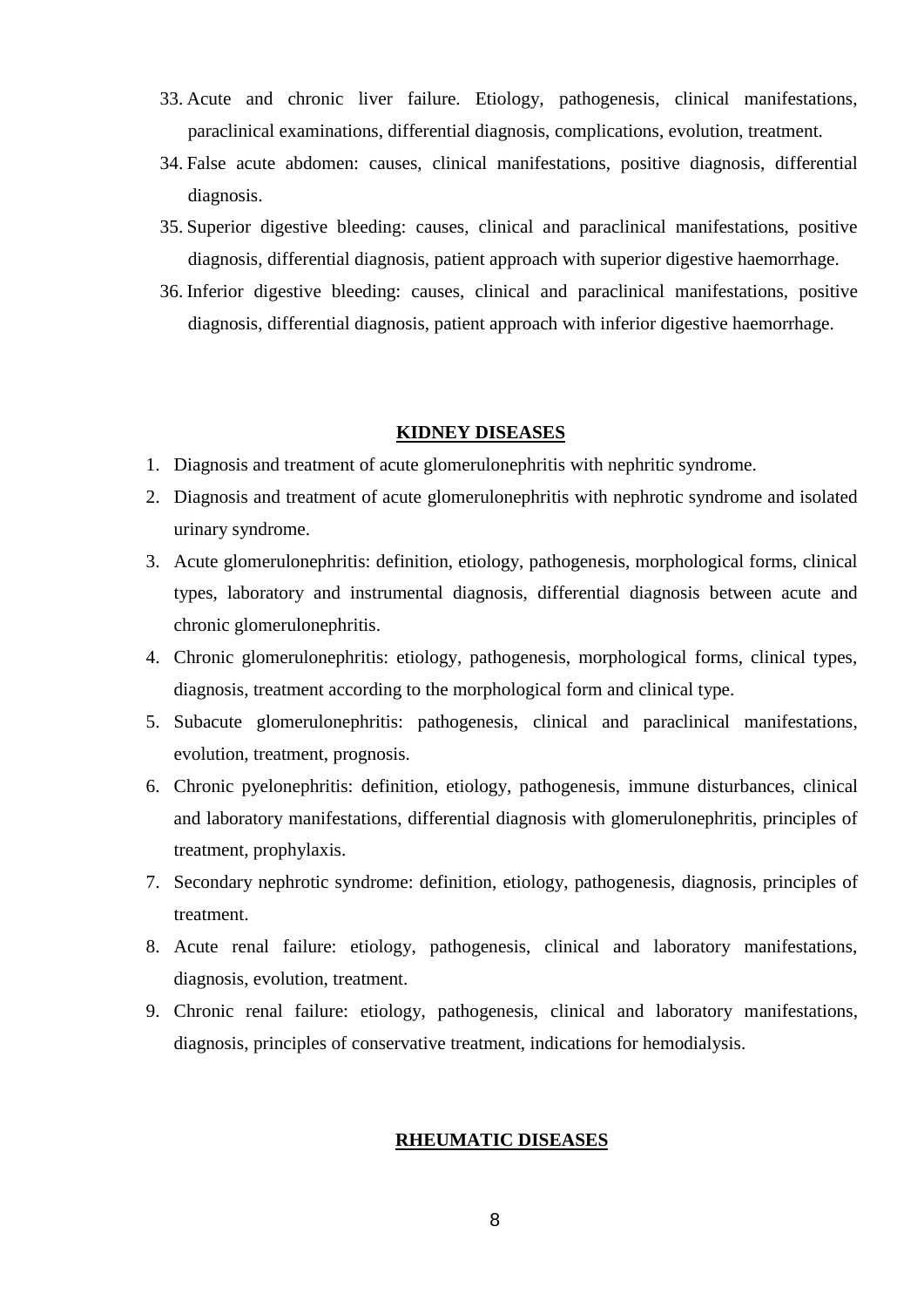- 1. Acute rheumatic fever: definition, etiology and pathogenesis, clinical manifestations, laboratory and instrumental diagnosis, diagnostic criteria, differential diagnosis, complications, principles of treatment, primary and secondary prevention.
- 2. Systemic lupus erythematosus: etiology and pathogenesis, clinical manifestations, laboratory and instrumental diagnosis, diagnostic criteria, differential diagnosis, principles of treatment.
- 3. Systemic scleroderma: etiology and pathogenesis, clinical manifestations, laboratory and instrumental diagnosis, diagnostic criteria, differential diagnosis, principles of treatment.
- 4. Dermatomyositis⁄ polymyositis: etiology and pathogenesis, clinical manifestations, laboratory and instrumental diagnosis, diagnostic criteria, differential diagnosis, principles of treatment.
- 5. Rheumatoid arthritis: etiology and pathogenesis, clinical manifestations, laboratory and instrumental diagnosis, diagnostic criteria, differential diagnosis, treatment according to the disease course.
- 6. Osteoarthritis: etiology and pathogenesis, clinical manifestations of knee osteoarthritis, laboratory and instrumental diagnosis, diagnostic criteria, differential diagnosis, treatment, prevention.
- 7. Osteoarthritis: etiology and pathogenesis, clinical manifestations of hip osteoarthritis, laboratory and instrumental diagnosis, diagnostic criteria, differential diagnosis, treatment, prevention.
- 8. Osteoporosis: etiology and pathogenesis, clinical manifestations, laboratory and instrumental diagnosis, treatment, prophylaxis.
- 9. Seronegative spondyloarthritis: classification, clinical manifestations, diagnostic criteria.
- 10. Psoriatic arthritis: etiology and pathogenesis, clinical manifestations, laboratory and instrumental diagnosis, differential diagnosis, diagnostic criteria, treatment, prophylaxis.
- 11. Reactive arthritis: etiology and pathogenesis, clinical manifestations, laboratory and instrumental diagnosis, differential diagnosis, diagnostic criteria, treatment, prophylaxis.
- 12. Gout: etiology and pathogenesis, clinical manifestations, laboratory and instrumental diagnosis, diagnostic criteria, differential diagnosis, treatment, prophylaxis.
- 13. Systemic vasculitis: etiology and pathogenesis, clinical manifestations, laboratory and instrumental diagnosis, principles of treatment.
- 14. Periarteritis nodosa: etiology and pathogenesis, clinical manifestations, laboratory and instrumental diagnosis, diagnostic criteria, differential diagnosis, treatment.
- 15. IgA vasculitis (Hemorrhagic vasculitis): etiology and pathogenesis, clinical manifestations, laboratory and instrumental diagnosis, diagnostic criteria, differential diagnosis, treatment.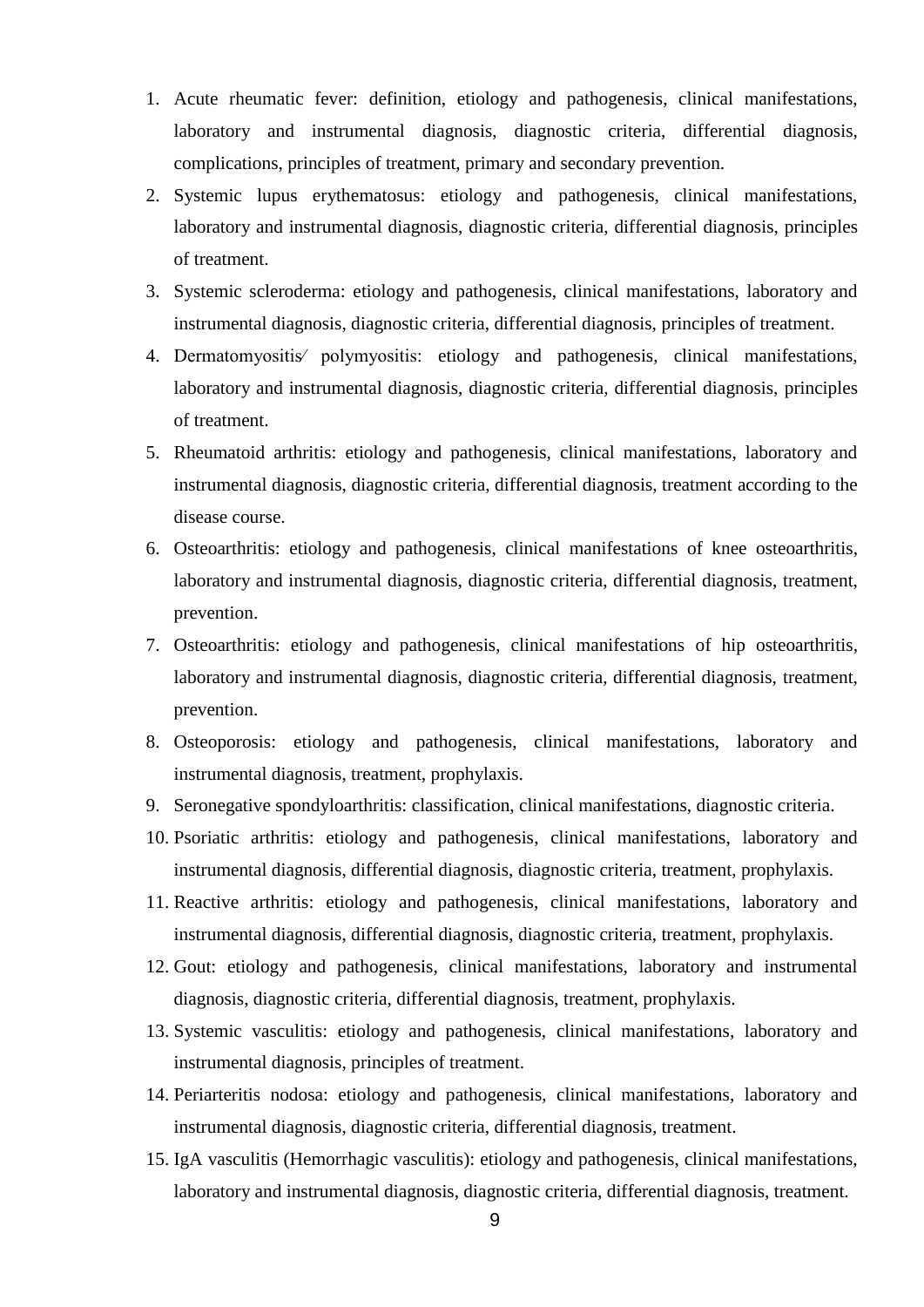- 16. Microscopic polyangiitis: etiology and pathogenesis, clinical manifestations, laboratory and instrumental diagnosis, diagnostic criteria, differential diagnosis, treatment.
- 17. Granulomatosis with polyangiitis: etiology and pathogenesis, clinical manifestations, laboratory and instrumental diagnosis, diagnostic criteria, differential diagnosis, treatment.
- 18. Eosinophilic granulomatosis with polyangiitis: etiology and pathogenesis, clinical manifestations, laboratory and instrumental diagnosis, diagnostic criteria, differential diagnosis, treatment.

## **INTERNAL MEDICINE - CLINICAL SYNTHESIS**

- 1. The differential diagnosis of the pulmonary infiltrate syndrome (definition of the pulmonary infiltrate syndrome, pneumonias, pulmonary abscess, benign and malignant lung tumors, pulmonary tuberculosis, eosinophillic pneumonitis, pulmonary infarction).
- 2. The differential diagnosis of the bronchoobstructive syndrome (definition of the bronchoobstructive syndrome, acute obstructive bronchitis, chronic obstructive pulmonary disease, asthma).
- 3. The differential diagnosis of the pleural effusion (transudate: cardiac causes: congestive heart failure; renal causes: nephrotic syndrome, urinary obstruction, acute glomerulonephritis, peritoneal dialysis; hepatic causes: liver cirrhosis, other causes: pulmonary embolism; exudate: infection: empyema, parapneumonic effusion, tuberculous, fungal, parasitic, neoplastic; digestive and abdominal: subfrenical, intrahepatic and splenic abscess, pancreatitis; rheumatic diseases: rheumathoid arthritis, lupus erythematosis, systemic scleroderma)
- 4. The differential diagnosis of the chest pain (urgent and non-urgent chest pain; cardiovascular: acute coronary syndrome, acute myocardial infarction, unstable angina, dissection of aortic aneurysm, acute pericarditis; non-cardiac: pulmonary embolism, pneumothorax, pulmonary pleuritis; gastrointestinal: gastro-esophageal reflux disorder, oesophagitis, hiatal hernia, esophageal achalasia, perforated esophagus, pancreatitis, gastric and duodenal ulcer; parietal: costochondritis, myalgia, radiculopathy, early herpes zoster; psychogenic pain).
- 5. The differential diagnosis of dysphagia. Definition of the dysphagia. The anatomical and functional causes. Acute and chronic dysphagia. Clinical features. Differential diagnosis. The dysphagia in the central nervous system diseases, ENT pathology and sideropenia.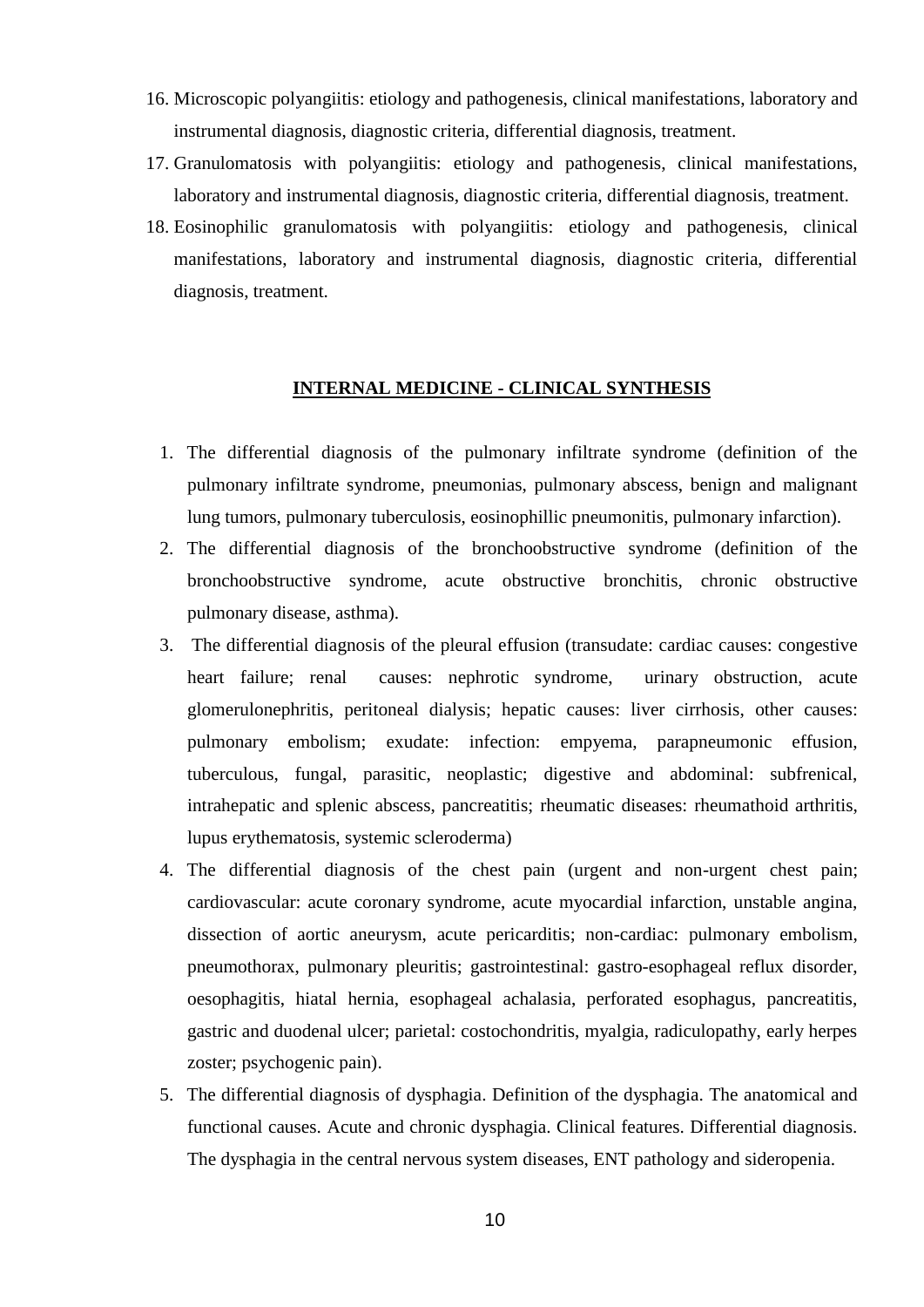- 6. The differential diagnosis of hepatomegaly. Definition of the hepatomegaly. Classification. The hepatomegaly in hepatic and extrahepatic diseases: neopolasms, congestive heart failure; extrahepatic colesthasis, infectious diseases.
- 7. The differential diagnosis of the jaundice syndrome. Definition of the jaundice syndrome. Classification. Causes of the hemolytic, parenchymatous and mechanic jaundice. The icteric syndrome in familial diseases: Gilbert, Crigler-Najjar, Dubin-Johnson, Rotor syndromes.
- 8. The differential diagnosis of the portal hypertension and its complications. Definition of the portal hypertension. Classification. Causes of the prehepatic, intrahepatic and posthepatic portal hypertension. Clinical features. Diagnostic methods. Treatment (pharmacological, endoscopic, surgery.
- 9. The differential diagnosis of the edema syndrome. Renal, cardiac, membranogenous edema, disturbances of lymphatic circulation.

## **OCCUPATIONAL DISEASES**

- 1. Poisoning with benzene and its homologues. Classification, pathogenesis, positive and differential diagnosis, treatment, prophylaxis.
- 2. Poisoning with lead. Etiopathogenical peculiarities, classification, positive and differential diagnosis, treatment, prophylaxis.
- 3. Poisoning with pesticides and other chemical compounds used in agriculture (containing organochlorine and organophosphates). Etiopathogenesis, positive and differential diagnosis, treatment, prevention.
- 4. Occupational diseases induced by vibration. Classification, pathogenesis, positive and differential diagnosis, treatment, prophylaxis.
- 5. Pneumoconiosis silicosis, asbestosis. Etiology. Pathogenesis. Clinical picture. Signs and symptoms. Complications. Positive diagnosis. Treatment. Prophylaxis.

#### **ENDOCRINE SYSTEM**

1. Diabetes mellitus type I, etiology, pathogenesis, clinical features, chronic complications, clinical and paraclinical diagnosis. Criteria of compensated diabetes mellitus type I. Insulin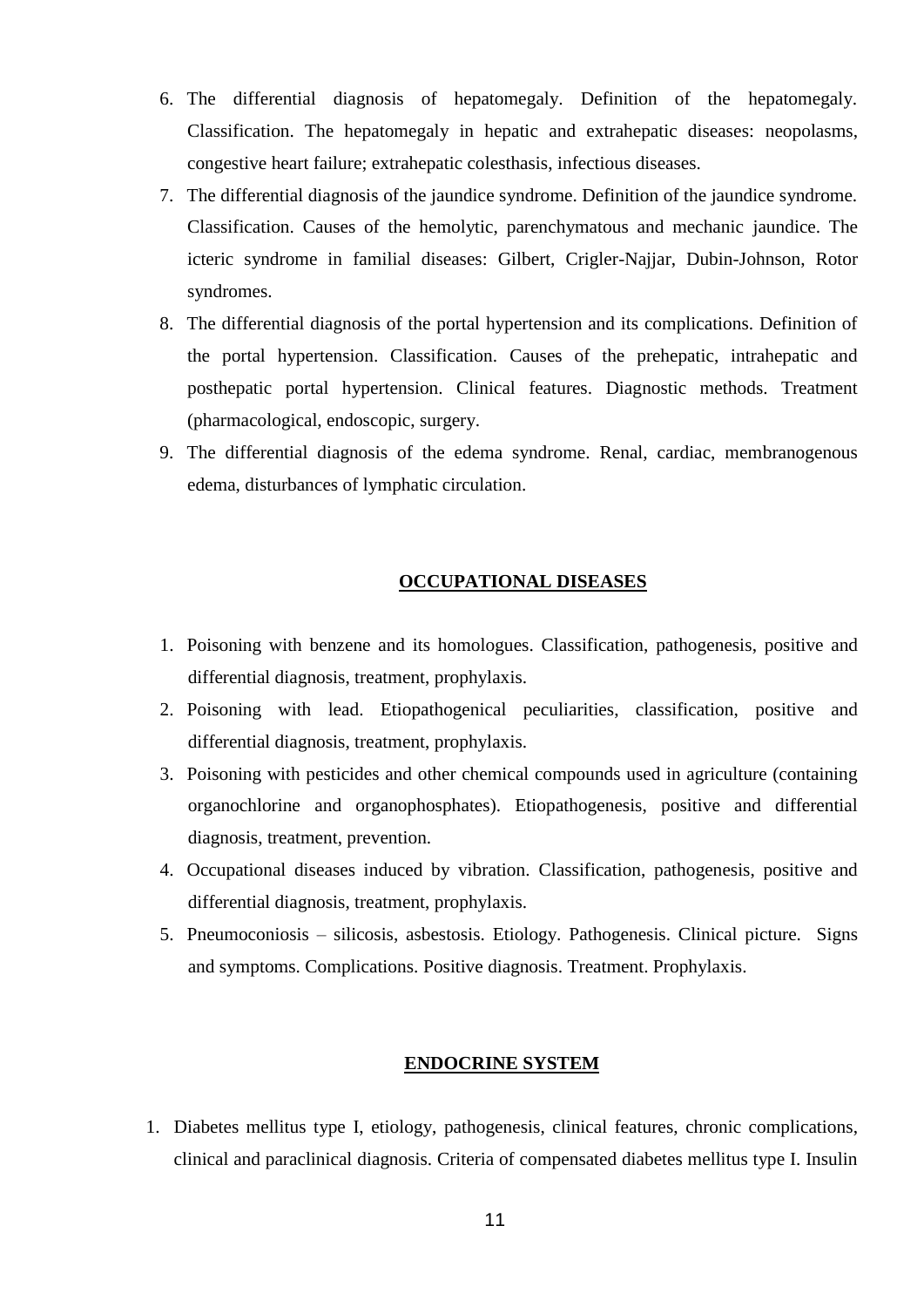regimens in treatment of diabetes mellitus type I: medication, mechanism of action, indication, and method of treatment. Hypoglycaemia treatment.

- 2. Diabetic ketoacidosis: etiology, pathogenesis, classification, clinical feature, differential diagnosis and principle of treatment.
- 3. Criteria l of diabetes mellitus type II Compensated form. Methods of treatment. Sulphonylurea derivatives group.
- 4. Diffuse toxic goiter: etiology, pathogenesis, clinical Manifestation, positive diagnosis, differential diagnosis. Treatment of Hyperthyroid crisis.
- 5. Hypothyroidism: classification, clinical feature, positive diagnosis, treatment.
- 6. Acromegaly and gigantism: etiology, pathogenesis, clinical feature, positive diagnosis and treatment.
- 7. Diabetes insipidus: etiology, pathogenesis, clinical feature, positive and differential diagnosis. Treatment.
- 8. Adrenal Insufficiency and Cushing syndrome: etiology, pathogenesis, clinical feature, positive and differential diagnosis, treatment. Chronic Adrenal Insufficiency etiology, pathogenesis, clinical feature, differential diagnosis. Treatment of adrenal crisis.
- 9. Hypoparathyroidism: pathogenesis, clinical feature, clinical diagnosis and laboratory study and treatment.

## **HEMATOLOGY**

- 1. Anemias. Definition. Classification of anemias.
- 2. Iron-deficiency anemias. Etiology, pathogenesis, clinical picture, main syndromes. Diagnosis criteria. Differential diagnosis. Treatment.
- 3. Vitamin B12-deficiency anemia. Etiology, pathogenesis, clinical manifestations, laboratory and differential diagnosis. Treatment.
- 4. Aplastic anemias. Classification. Etiology, pathogenesis, clinical picture, laboratory and differential diagnosis. Treatment.
- 5. Autoimmune hemolytic anemias. Classification. Etiology, pathogenesis, clinical picture, laboratory and differential diagnosis. Treatment.
- 6. Acute leukemias. Classification. Clinical picture (main syndromes). Afectările Extramedullary involvement. Laboratory diagnosis. Principles of treatment.
- 7. Chronic myeloid leukemia. Pathogenesis. Clinical picture, laboratory and differential diagnosis. Treatment. Prognosis.